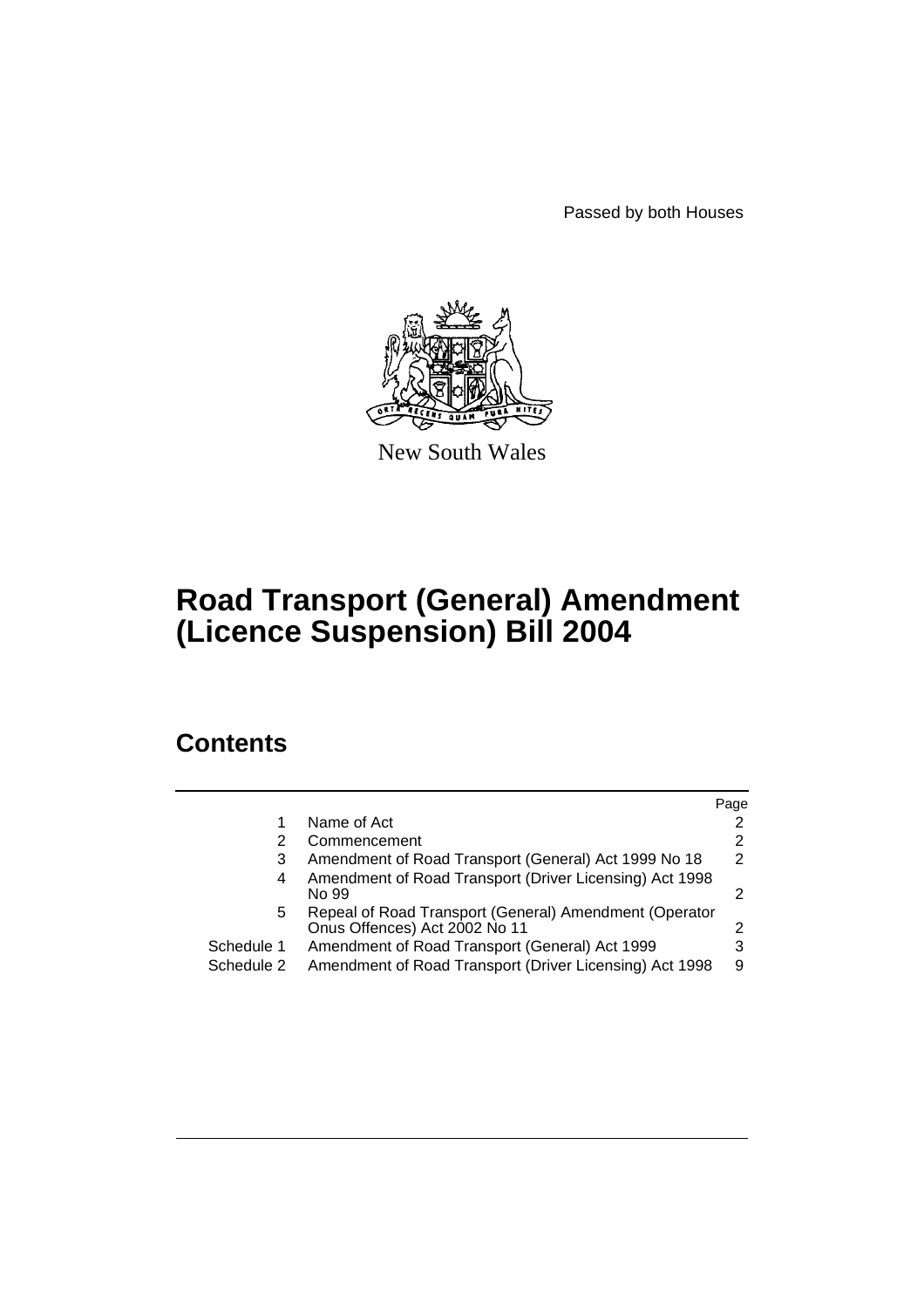*I certify that this PUBLIC BILL, which originated in the LEGISLATIVE ASSEMBLY, has finally passed the LEGISLATIVE COUNCIL and the LEGISLATIVE ASSEMBLY of NEW SOUTH WALES.*

> *Clerk of the Legislative Assembly. Legislative Assembly, Sydney, , 2004*



New South Wales

## **Road Transport (General) Amendment (Licence Suspension) Bill 2004**

Act No , 2004

An Act to amend the *Road Transport (General) Act 1999* with respect to the suspension of driver licences; and for other purposes.

*I have examined this Bill, and find it to correspond in all respects with the Bill as finally passed by both Houses.*

*Chairman of Committees of the Legislative Assembly.*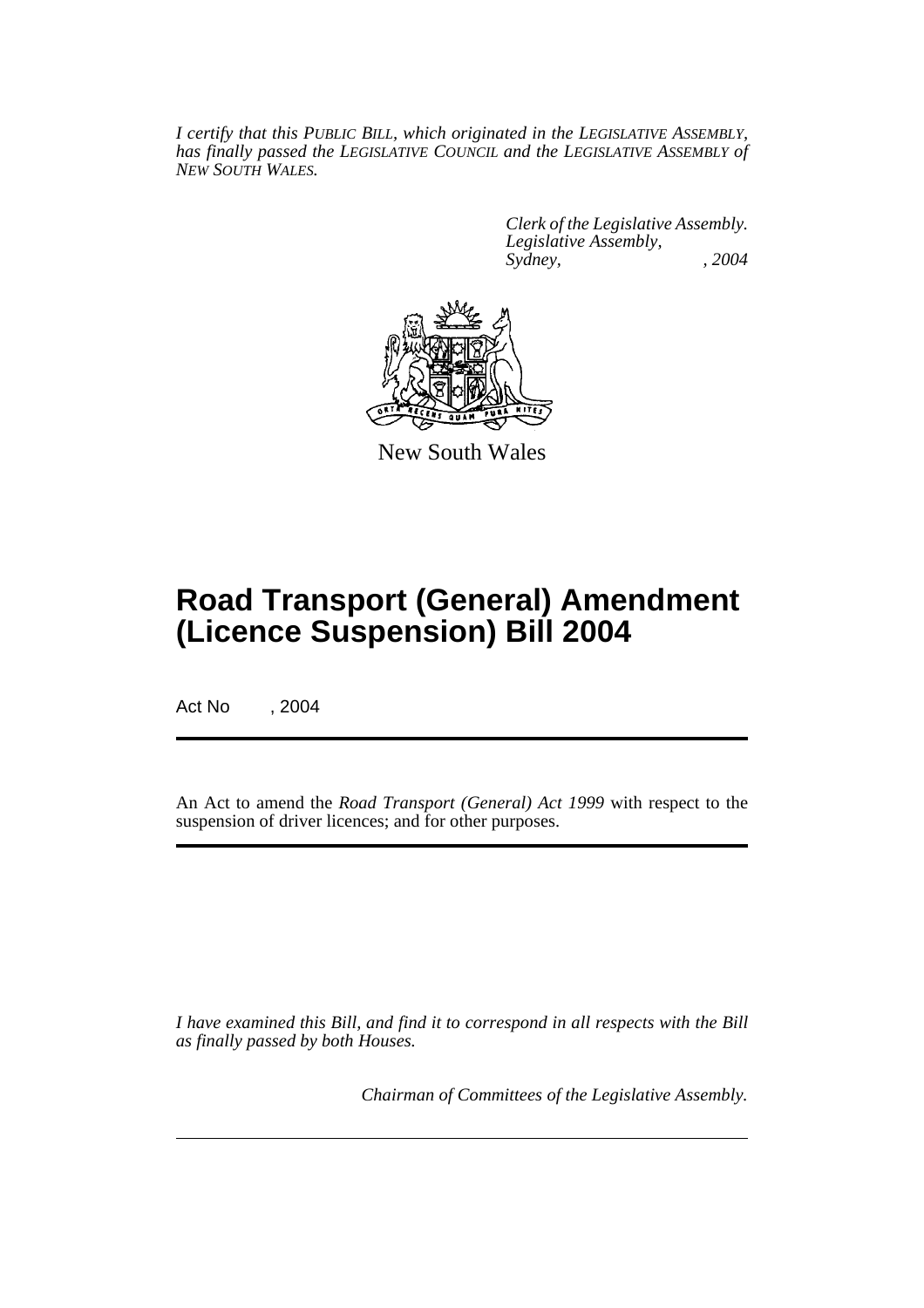## **The Legislature of New South Wales enacts:**

## **1 Name of Act**

This Act is the *Road Transport (General) Amendment (Licence Suspension) Act 2004*.

#### **2 Commencement**

This Act commences on a day or days to be appointed by proclamation.

## **3 Amendment of Road Transport (General) Act 1999 No 18**

The *Road Transport (General) Act 1999* is amended as set out in Schedule 1.

## **4 Amendment of Road Transport (Driver Licensing) Act 1998 No 99**

The *Road Transport (Driver Licensing) Act 1998* is amended as set out in Schedule 2.

### **5 Repeal of Road Transport (General) Amendment (Operator Onus Offences) Act 2002 No 11**

The *Road Transport (General) Amendment (Operator Onus Offences) Act 2002* is repealed.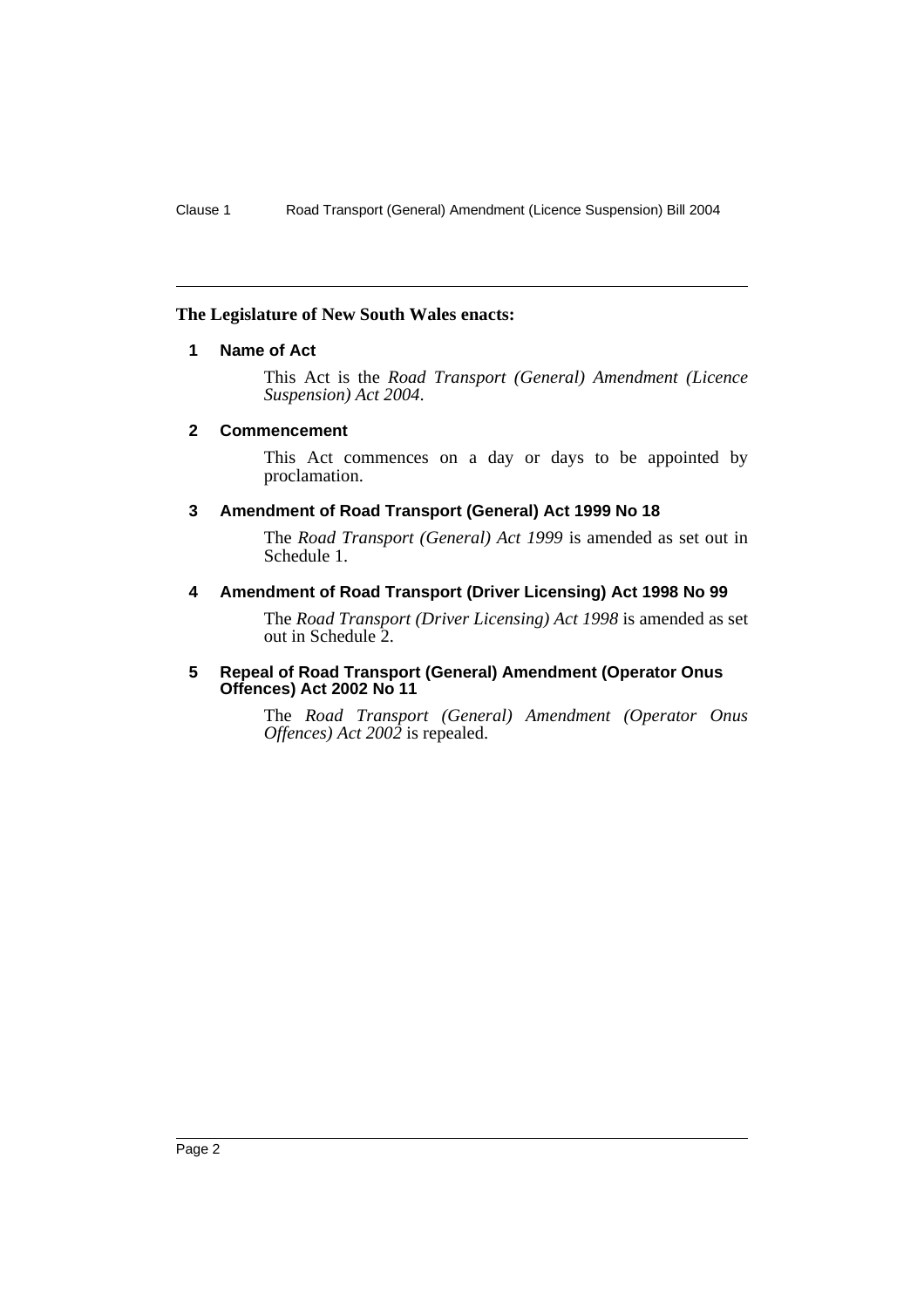Amendment of Road Transport (General) Act 1999 Schedule 1

## **Schedule 1 Amendment of Road Transport (General) Act 1999**

(Section 3)

#### **[1] Section 34 Immediate suspension of licence in certain circumstances**

Omit section 34 (1) and (2). Insert instead:

- (1) If a person is charged by a police officer with:
	- (a) an offence involving the death of, or grievous bodily harm to, another person caused by the use of a motor vehicle, being an offence that comprises:
		- (i) the crime of murder or manslaughter, or
		- (ii) an offence under section 33, 35 (1) (b), 52A or 54 of the *Crimes Act 1900*, or
	- (b) an offence under section 9 (3) or (4), 15 (4), 16 or 22 (2) of the *Road Transport (Safety and Traffic Management) Act 1999*,

the same or another police officer may, at any time within 48 hours after the person has been charged, give the person a suspension notice.

- (1A) If it appears to a police officer that a person has committed an offence under the *Road Transport (Safety and Traffic Management) Act 1999* (other than a camera recorded offence within the meaning of section 43 of this Act) of exceeding a speed limit prescribed under that Act by more than 45 kilometres per hour, the same or another police officer may, at any time within 48 hours of:
	- (a) the person being served with a penalty notice for the offence under Division 1, or
	- (b) the person being charged with the offence,

give the person a suspension notice.

- (2) For the purposes of this section, a *suspension notice* is a notice, in a form approved by the Authority:
	- (a) if the person is charged with an offence referred to in subsection (1) or  $(1\overline{A})$ —informing the person that any driver licence held by the person is suspended from a date specified in the notice, or (if the notice so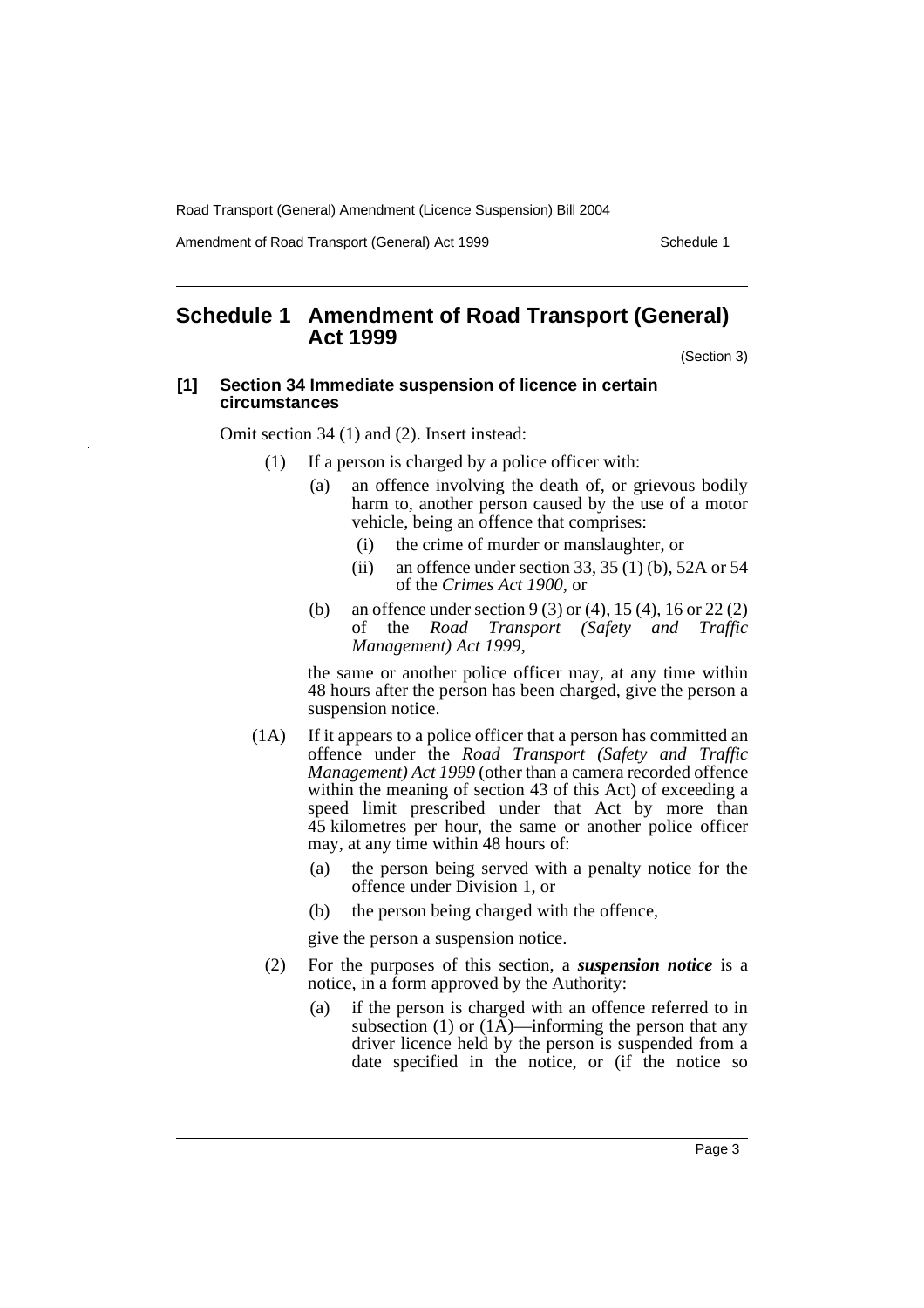Schedule 1 Amendment of Road Transport (General) Act 1999

specifies) immediately on receipt of the notice, until the charge is heard and determined by a court (or until the charge is withdrawn), and

- (b) if the person is served with a penalty notice for an offence referred to in subsection (1A)—informing the person that any driver licence held by the person is suspended from a date specified in the notice, or (if the notice so specifies) immediately on receipt of the notice, until whichever of the following happens first:
	- (i) a period of 6 months elapses after the date on which the offence is alleged to have been committed,
	- (ii) if the person elects to have the matter determined by a court in accordance with Part 3 of the *Fines Act 1996—*the matter is heard and determined by a court or a decision is made not to take or continue proceedings against the person,
	- (iii) a decision is made not to enforce the penalty notice, and
- (c) informing the person of the right of review in accordance with section 48 (Notice of decision and review rights to be given by administrators) of the *Administrative Decisions Tribunal Act 1997* or alternative appeal right, and
- (d) requiring the person:
	- (i) to surrender any such licence, by a date specified in the notice, to a police officer, or
	- (ii) if the notice so specifies—to surrender any such licence in the person's possession immediately to the police officer who gave the person the notice.

## **[2] Section 34 (3)**

Omit ", in accordance with the terms of the notice, until the charge is heard and determined by a court or withdrawn".

Insert instead "in accordance with the terms of the notice".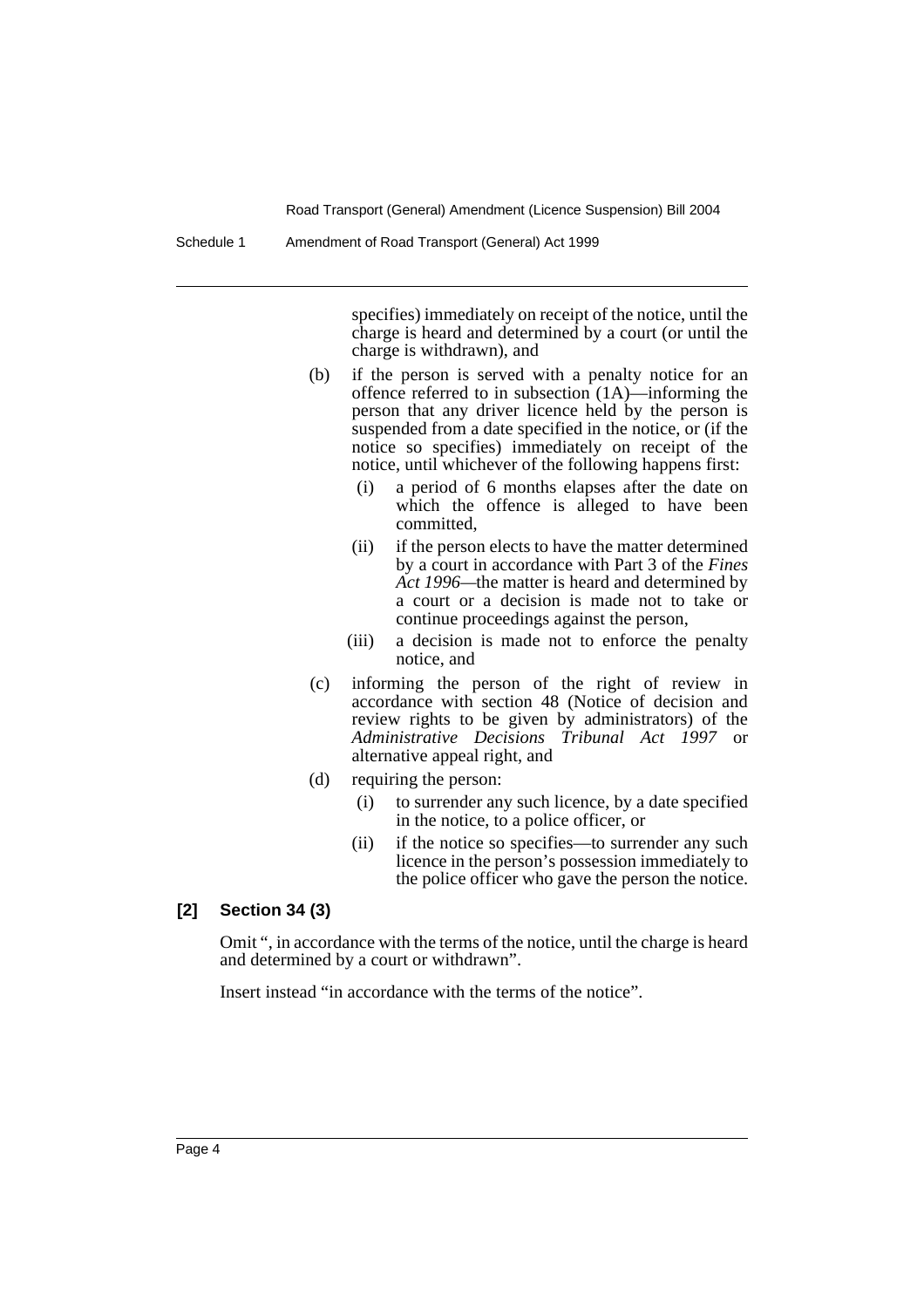Amendment of Road Transport (General) Act 1999 Schedule 1

## **[3] Section 34 (7) (d) and (e)**

Insert at the end of section 34 (7) (c):

, and

- (d) a decision is made not to take or continue proceedings against a person when the person is notified in writing of that fact by a police officer or when the proceedings are discharged by the court, and
- (e) a decision is made not to enforce a penalty notice in relation to a person when the person is notified in writing of that fact by:
	- (i) a police officer, or
	- (ii) an appropriate officer for the penalty notice within the meaning of Part 3 of the *Fines Act 1996*, or
	- (iii) a member of staff of the State Debt Recovery Office.

## **[4] Section 34 (8)**

Insert after section 34 (7):

(8) In this section:

*grievous bodily harm* has the same meaning as it has in the *Crimes Act 1900*.

## **[5] Section 35 Suspension of driving privileges of visiting driver**

Insert in alphabetical order in section 35 (1):

*grievous bodily harm* has the same meaning as it has in the *Crimes Act 1900*.

## **[6] Section 35 (1), definition of "suspension notice"**

Omit the definition. Insert instead:

*suspension notice*, in relation to an authorised visiting driver who is charged with an offence referred in subsection (2) or (2A), or served with a penalty notice for an offence referred to in subsection (2A), means a notice, in a form approved by the Authority:

(a) if the driver is charged with an offence referred to in subsection (2) or  $(2\overline{A})$ —informing the driver that the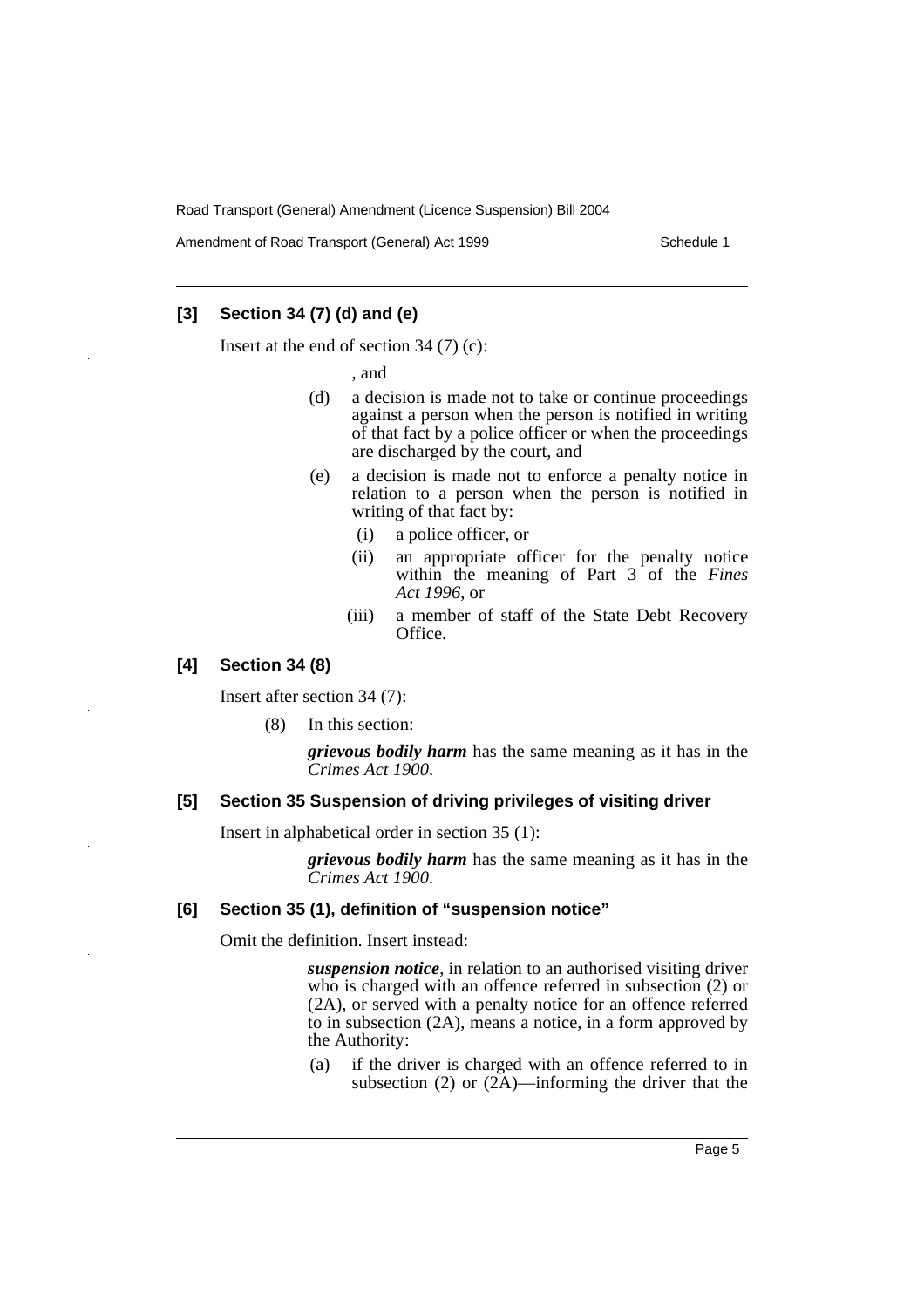Schedule 1 Amendment of Road Transport (General) Act 1999

driver's authority to drive in New South Wales is suspended from a date specified in the notice, or (if the notice so specifies) immediately on receipt of the notice, until the charge is heard and determined by a court (or until the charge is withdrawn), and

- (b) if the driver is served with a penalty notice for an offence referred to in subsection (2A)—informing the driver that the driver's authority to drive in New South Wales is suspended from a date specified in the notice, or (if the notice so specifies) immediately on receipt of the notice, until whichever of the following happens first:
	- (i) 6 months elapses after the date on which the offence is alleged to have been committed,
	- (ii) if the driver elects to have the matter determined by a court in accordance with Part 3 of the *Fines Act 1996—*the matter is heard and determined by a court or a decision is made not to take or continue proceedings against the driver,
	- (iii) a decision is made not to enforce the penalty notice, and
- (c) informing the driver of the right of review in accordance with section 48 (Notice of decision and review rights to be given by administrators) of the *Administrative Decisions Tribunal Act 1997* or alternative appeal right.

## **[7] Section 35 (2) and (2A)**

Omit section 35 (2). Insert instead:

- (2) If an authorised visiting driver is charged by a police officer with:
	- (a) an offence involving the death of, or grievous bodily harm to, another person caused by the use of a motor vehicle, being an offence that comprises:
		- (i) the crime of murder or manslaughter, or
		- (ii) an offence under section 33, 35 (1) (b), 52A or 54 of the *Crimes Act 1900*, or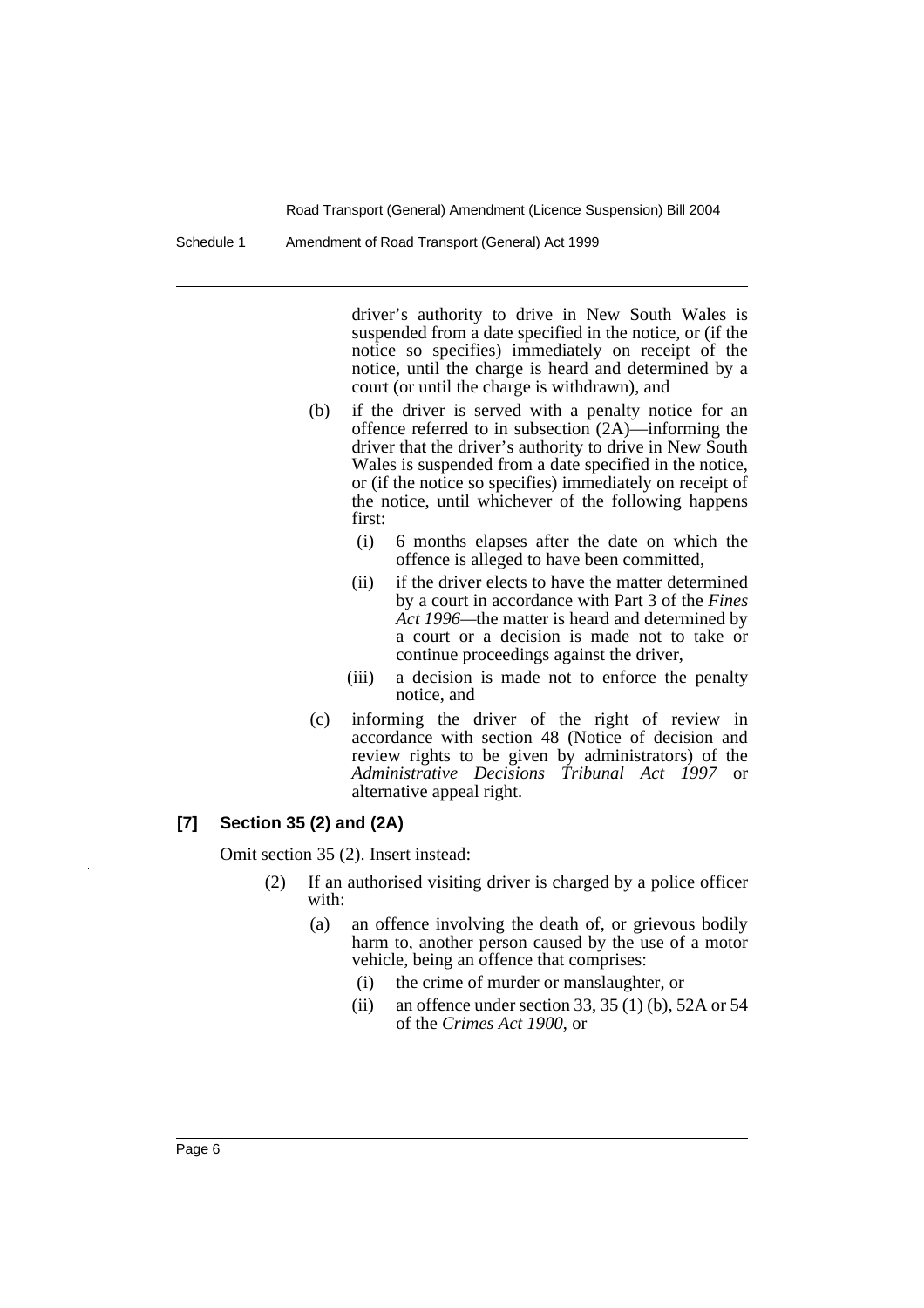Amendment of Road Transport (General) Act 1999 Schedule 1

(b) an offence under section 9 (3) or (4), 15 (4), 16 or 22 (2) of the *Road Transport (Safety and Traffic Management) Act 1999*,

the same or another police officer may, at any time within 48 hours after the authorised visiting driver has been charged, give the authorised visiting driver a suspension notice.

- (2A) If it appears to a police officer that an authorised visiting driver has committed an offence under the *Road Transport (Safety and Traffic Management) Act 1999* (other than a camera recorded offence within the meaning of section 43 of this Act) by exceeding a speed limit prescribed under that Act by more than 45 kilometres per hour, the same or another police officer may, at any time within 48 hours of:
	- (a) the authorised visiting driver being served with a penalty notice for the offence under Division 1, or
	- (b) the authorised visiting driver being charged with the offence,

give the authorised visiting driver a suspension notice.

## **[8] Section 35 (3)**

Omit ", in accordance with the terms of the notice, until the charge is heard and determined by a court or withdrawn".

Insert instead "in accordance with the terms of the notice".

## **[9] Section 35 (5) (d) and (e)**

Insert at the end of section 35 (5) (c):

, and

- (d) a decision is made not to take or continue proceedings against a person when the person is notified in writing of that fact by a police officer or the proceedings are discharged by the court, and
- (e) a decision is made not to enforce a penalty notice in relation to a person when the person is notified in writing of that fact by:
	- (i) a police officer, or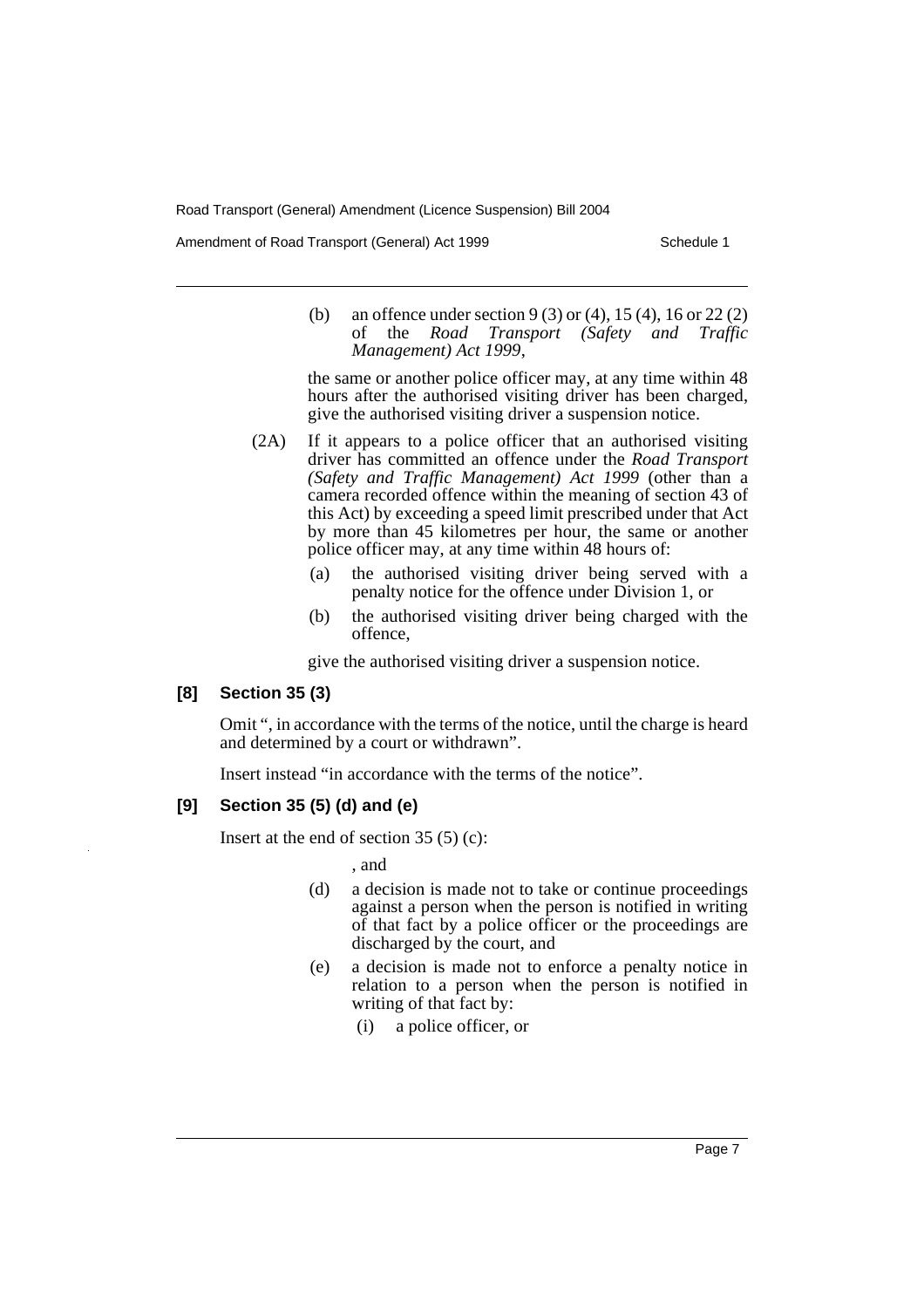Schedule 1 Amendment of Road Transport (General) Act 1999

- (ii) an appropriate officer for the penalty notice within the meaning of Part 3 of the *Fines Act 1996*, or
- (iii) a member of staff of the State Debt Recovery Office.

#### **[10] Section 43 Liability of responsible person for vehicle for designated offences**

Insert after section 43 (7):

- (7A) A court or authorised officer may have regard to a statutory declaration that is provided by a person in deciding, for the purposes of subsection (3), (5) or  $(7)$ , whether the person did not know and could not with reasonable diligence have ascertained the name and address of the person in charge of a vehicle.
- (7B) If a statutory declaration is provided by a person under subsection  $(7A)$ , it must include the matters  $(if any)$ prescribed by the regulations.

**[11] Section 43 (9)**

Omit "or (4)". Insert instead ", (4) or (7A)".

### **[12] Schedule 2 Savings, transitional and other provisions**

Insert at the end of clause 1 (1):

*Road Transport (General) Amendment (Licence Suspension) Act 2004*